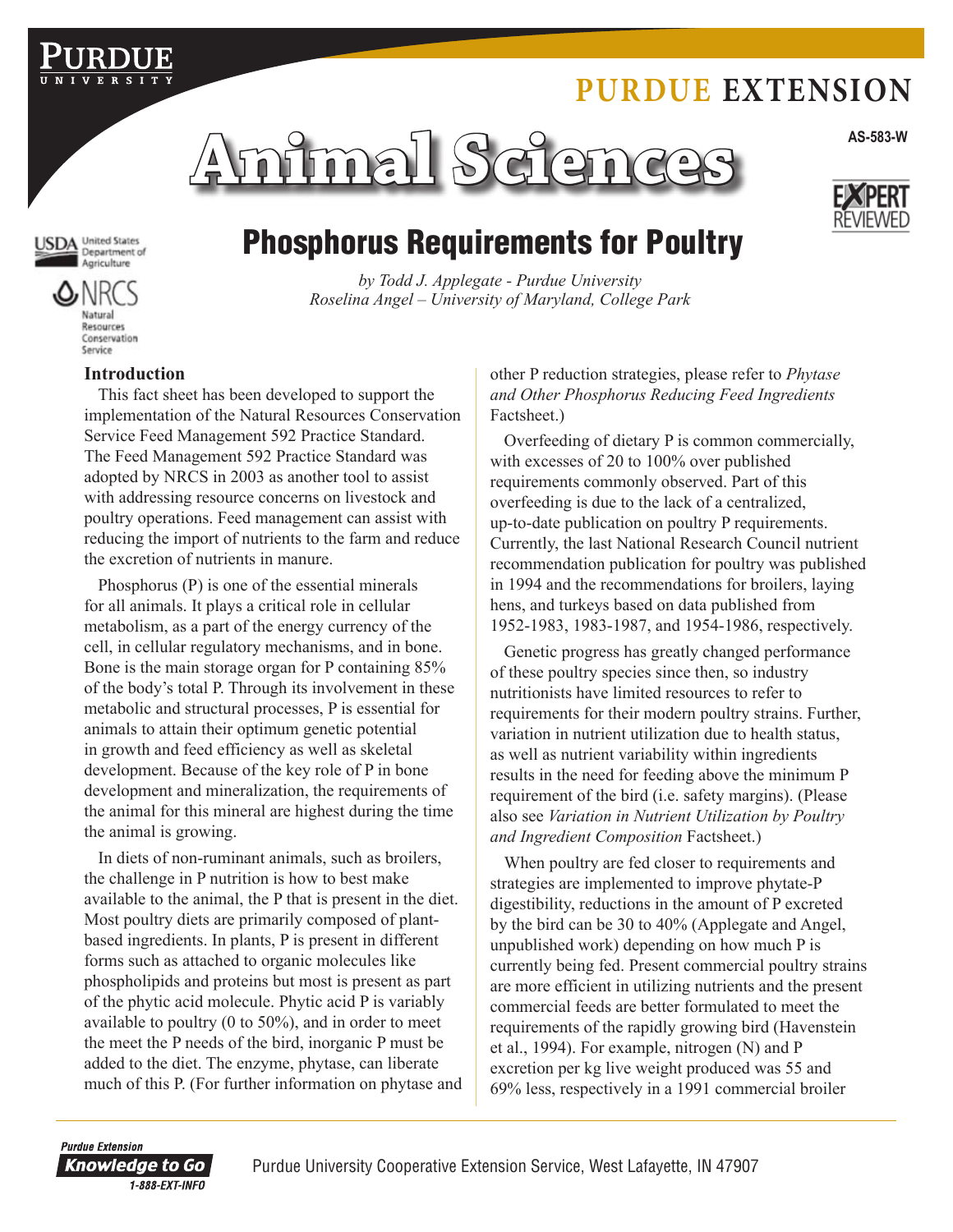strain versus a 1957 commercial broiler strain when fed the same diet. Considerable variation exists within the literature, however, for utilization of different nutrients. Much of the variation can be attributable to feeding of different ingredients, ages, strains, rearing environment, and/or health status.

#### **Definition of Terms**

There exists a great deal of confusion related to the terms used for the different forms of P. Total P (tP) is generally referred to as P and encompasses any and all forms of P. Available P (aP) refers to the P that is absorbed from the diet into the animal (i.e., feed P minus P within the distal ileum). Retained P refers to the P that stays in the body (i.e., feed P minus excreta P).

Available P values have to be determined by conducting animal availability trials that are time consuming and costly. Nutrient requirements of poultry are averages and can have large error factors associated with them. These errors are present, in part, because biological availability is not a static number. Biological availability of P can vary depending on dietary factors such as the level of other nutrients (calcium, vitamin D, micro-minerals, etc.) in the diet, the relationship between the level of other nutrients and P in the diet as well as the type and level of P in the diet. Other factors affecting availability are environment, management, and age as well as sex, strain, and health status of the animal.

As mentioned earlier, most of the P in seed-based plant ingredients is present in the phytin molecule and is referred to as PP. The P that is not bound to the phytin molecule is referred to as non-phytin P (nPP).

This nPP can be chemically determined by subtracting analyzed PP from analyzed tP. Typically, total P is determined via inductively coupled spectroscopy (ICP) or colormetrically. Diet concentration of PP is much more difficult and can determined through different chromatographic methods. Notably, PP can not be analyzed via NIR. A key difference between aP and nPP is that the term aP includes absorbed inorganic as well as organic P (including PP), whereas the nPP excludes any available PP.

### **Phosphorus Availability for Utilization from Inorganic and organic sources**

**Inorganic sources**. Before going any further, it is important to clarify terms related to P levels and availability in inorganic feed ingredients. Most reports published on the availability of P in inorganic sources use the concept/method of "biological value." Biological value of inorganic sources refers to the relative P availability, relative to a "standardized" P source (typically monosodium phosphate), which is usually given a 100% relative biological value. Often these trials are conducted utilizing a) slope response or b) in vitro solubility in water, acid, or ammonium citrate. "Biological value," however, is often confused with "digestibility" or "availability" of that source. Most of the literature typically utilizes the "biological value" approach for determining the relative "value" of an ingredient, but often does not measure the digestibility of the P source. The few reports that have measured digestibility of P from inorganic sources have noted that they can range from 87% for monocalcium phosphate to 76% for defluorinated phosphate (Table 1).

| <b>Reference</b>                 | <b>Inorganic Phosphorus Source</b> | Apparent phosphorus retention, % |  |  |
|----------------------------------|------------------------------------|----------------------------------|--|--|
| Van der Klis et al., 1994        | Mono-calcium phosphate             | 87                               |  |  |
| Van der Klis and Versteegh, 1996 | Mono-calcium phosphate             | 84                               |  |  |
| Van der Klis and Versteegh, 1996 | Mono- / dicalcium phosphate        | 79                               |  |  |
| Leske and Coon, 2002             | Mono- / dicalcium phosphate        | 77                               |  |  |
| Leske and Coon, 2002             | Mono- / dicalcium phosphate        | 80                               |  |  |
| Leske and Coon, 2002             | Mono- / dicalcium phosphate        | 81                               |  |  |
| Coon et al., 2007 <sup>1</sup>   | Dicalcium phosphate                | 83                               |  |  |
| Coon et al., 2007 <sup>1</sup>   | Defluorinated phosphate            | 86                               |  |  |
| Coon et al., 2007 <sup>1</sup>   | Defluorinated phosphate            | 76                               |  |  |

**Table 1.** Apparent utilization of phosphorus from inorganic sources by broiler chickens as determined under deficiency conditions.

1 Retainable P determined through broken line slope response.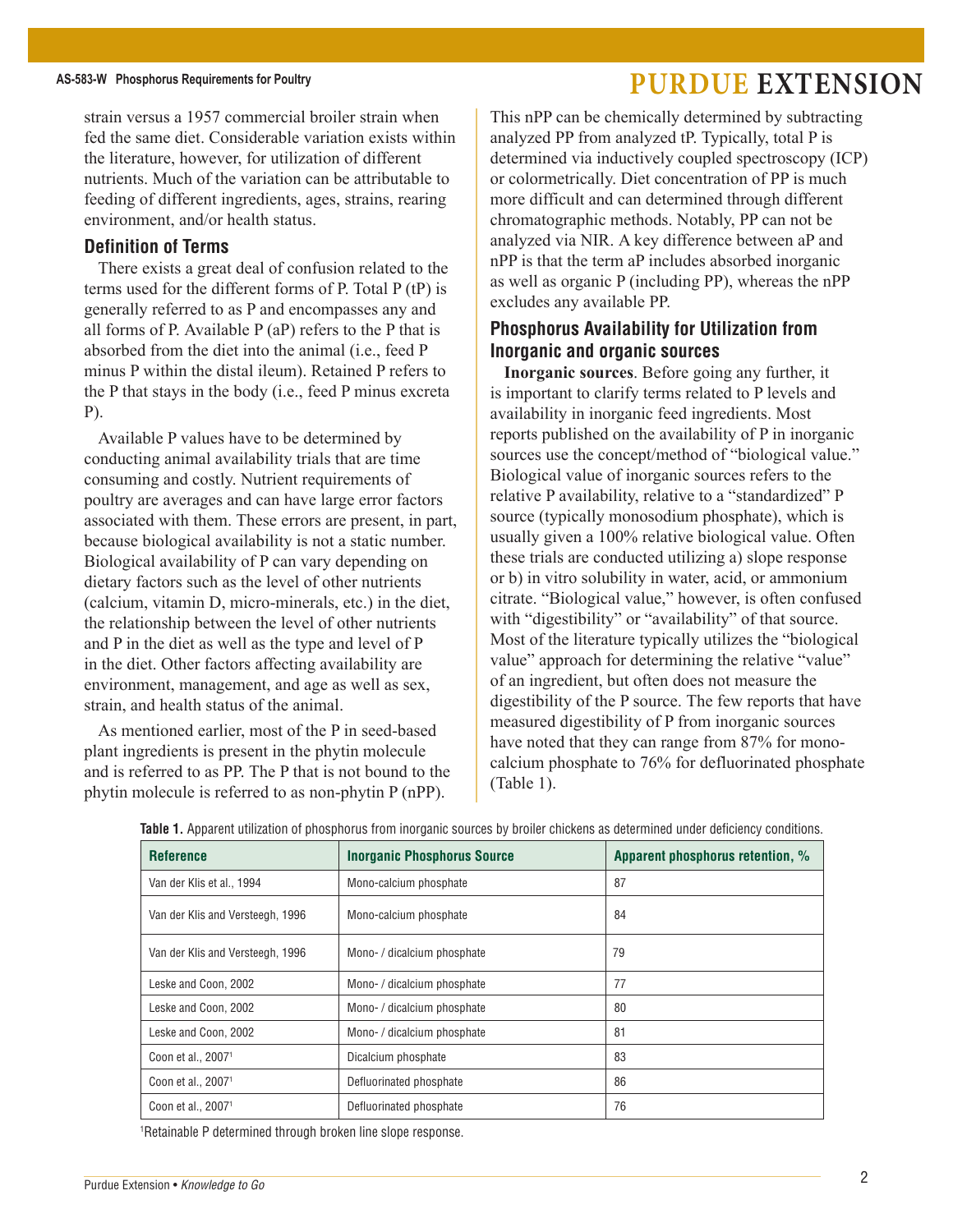Notably, when most of these studies determined apparent retention of P from each of the inorganic sources noted above, the majority of studies were within the deficiency range. As such, Leske and Coon noted dramatic reductions in retention from monocalcium phosphate as the phosphorus concentration approached the requirement (98% at half of the requirement to 59% retention at requirement). Waldroup (2002) noted that nearly 50% of excreted P, therefore, is likely of inorganic origin.

Generally, P must be in the phosphate form to be absorbed by poultry and swine. As phosphates are heated, pyro- and meta- complexes are formed which greatly reduce the availability of inorganic sources. Other factors that substantially affect inorganic P source availability include: hydration of source, particle size (larger size typically increases availability), and contaminants (complexing with elements such as aluminum can reduce availability).

**Organic Sources.** Phytin-P content in grains can be highly variable (Table 2). Factors influencing this variability are still unknown, but soil and environmental factors may affect this content (Cossa et al*.*, 1997, Raboy and Dickinson, 1993). Raboy and Dickinson (1993) reported that the magnitude of the effect of soil P on soybean seed phytic acid was variety specific. Regardless of variety they found that phytic

acid content increased as soil P availability increased. Non-phytic acid P levels in the seed, however, did not change. There is also limited information on potential variability in the availability of PP within an ingredient and on how diet manufacturing process may affect this availability. Variability in PP content in grains and relative bioavailability and digestibility from inorganic P sources has led to substantial safety margins in commercial diet formulation. For all practical purposes, these over-formulations may have the greatest influence on total and soluble P content of in excreta and litter.

#### **Broilers — Phosphorus Requirement**

The NRC (1994) nPP recommendations for broilers are based on peer-reviewed research published between 1952 and 1983 (Table 3). But, the present commercial bird is very different from commercial birds available prior to 1983, due in part to genetic selection as well as management practice changes and feed related changes (Havenstein et al., Numerous studies have recently been conducted to determine P requirement for young broilers up to three-week of age when phytase was added to the diet. Limited research has been done to determine the P requirement in the finisher and withdrawal phases either with or without phytase. The most recent information on the P requirement of broilers is presented in Table 4. 1994; Williams et al., 2000)

| Ingredient                | <b>Number of Samples</b> | <b>PP, % (SD)</b>        | $PP$ (% of TP) |  |
|---------------------------|--------------------------|--------------------------|----------------|--|
| Soy beans G max<br>G soja | 24<br>24                 | 0.41(0.22)<br>0.56(0.18) | 69.5<br>72.7   |  |
| SBM (50% protein)         | 20                       | 0.37(0.03)               | 71             |  |
| SBM (44% protein)         | 3                        | 0.38                     | 58             |  |
| Corn                      | 10                       | 0.17(0.02)               | 66             |  |
| Corn                      | 54                       | 0.27(0.24)               | 86             |  |
| Corn Gluten Meal          | 1                        | 0.36                     | 62             |  |
| Milo                      | 11                       | 0.21(0.03)               | 68             |  |
| Wheat                     | 56                       | 0.218(.035)              | 60             |  |
| Wheat                     | $\overline{2}$           | 0.18                     | 67             |  |
| <b>Wheat Middlings</b>    | 1                        | 0.35                     | 74             |  |

**Table 2.** Phytin-phosphorus (PP) content of feed ingredients as a percent of total phosphorus (TP) (data per Nelson et al., 1968; Cossa et al., 1997, and Barrier-Guillot et al., 1996a).

**Table 3.** NRC (1994) requirement for non-phytate phosphorus (nPP) for broilers.

|             | <b>Weeks of age</b> |       |         |  |  |  |  |
|-------------|---------------------|-------|---------|--|--|--|--|
|             | $0 - 3$             | $3-6$ | $6 - 8$ |  |  |  |  |
| nPP req., % | 0.45                | 0.35  | 0.30    |  |  |  |  |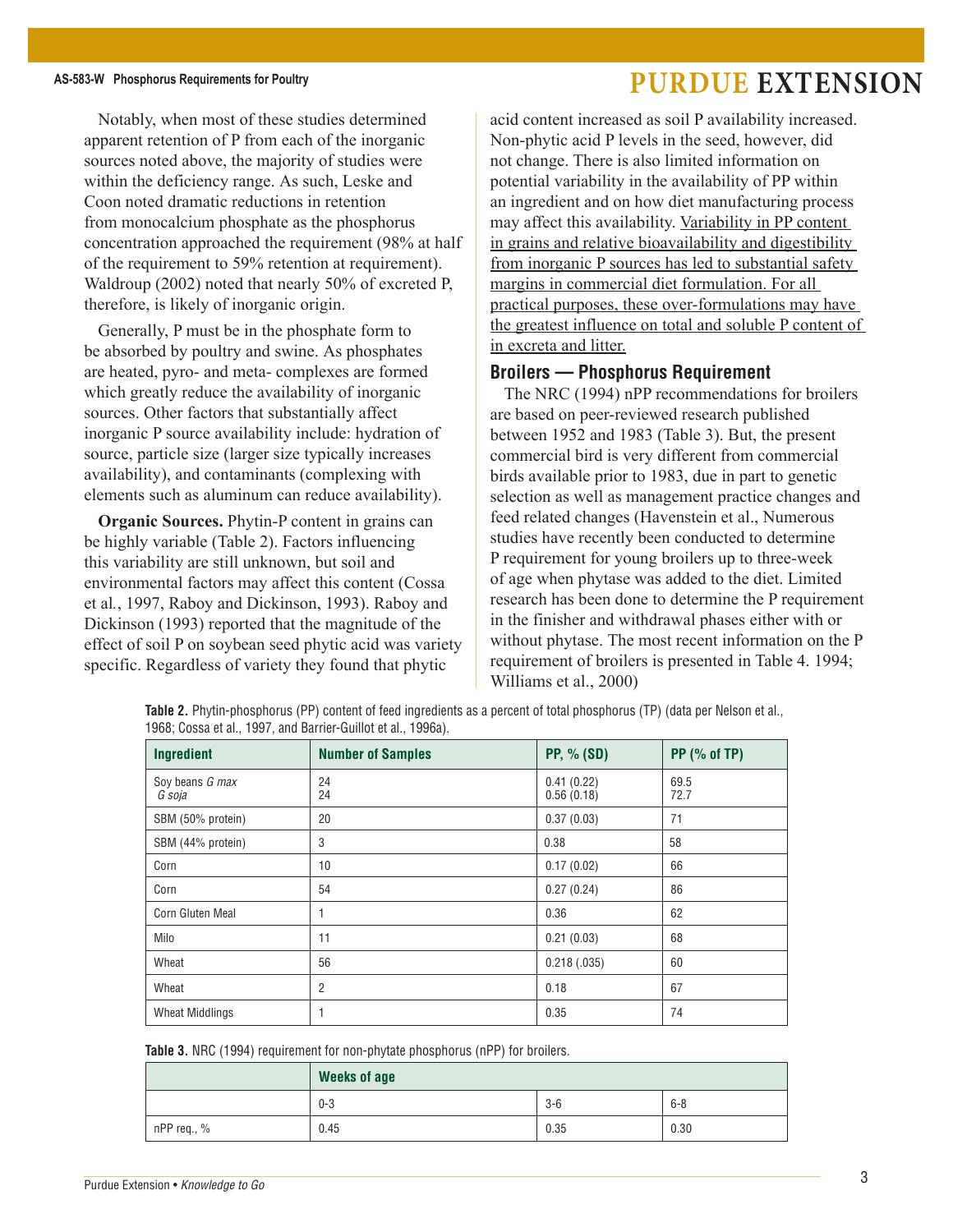| Sex                                                                          | Male                              | Male                                  | Male                                  | Male                            | Male                                                | Male                                                        | Male                                               | Male                                                              | Male                   | Male                                                |                                                                                                                                                                                                                        |
|------------------------------------------------------------------------------|-----------------------------------|---------------------------------------|---------------------------------------|---------------------------------|-----------------------------------------------------|-------------------------------------------------------------|----------------------------------------------------|-------------------------------------------------------------------|------------------------|-----------------------------------------------------|------------------------------------------------------------------------------------------------------------------------------------------------------------------------------------------------------------------------|
| Strain                                                                       | Cobb 500                          | Ross x Arbor Acres                    | Ross                                  | $\blacksquare$<br>$\frac{1}{4}$ | Cobb 500                                            | Ross 308                                                    | Ross 308                                           | Ross 308                                                          | Ross 308               | Cobb 500                                            |                                                                                                                                                                                                                        |
| <b>Criteria</b>                                                              | Tibia breaking<br>strength        | Growth, bone ash,<br>processing bones | Growth, bone ash,<br>processing bones | Growth                          | Percent tibia ash<br>Feed efficiency<br>Body weight | femur/tibia ash and<br>breaking strength<br>Body weight and | Tibia/femur/strength<br>Growth, tibia/femur<br>ash | femur/tibia ash and<br>breaking strength<br>Body weight and       | Tibia ash              | Feed efficiency<br>Percent tibia ash<br>Weight gain |                                                                                                                                                                                                                        |
| aP <sup>4</sup> , %                                                          | NS2                               | 498<br>000                            | S                                     | SN                              | SN                                                  | SN                                                          | SN                                                 | SN                                                                | SN                     | SN                                                  |                                                                                                                                                                                                                        |
| nPP <sup>3</sup> , %                                                         | $0.12 - 0.24$                     | SN                                    | S                                     | 0.44                            | $3780$<br>$0.789$                                   | $0.32 - 0.28$<br>$0.24 - 0.19$<br>$0.11$                    | $0.45 - 0.37$<br>$0.31 - 0.26$                     | $\begin{array}{c} 0.32 \\ 0.26 - 0.18 \\ 0.19 - 0.14 \end{array}$ | $0.21$<br>$0.166$      | $0.16$<br>$0.16$<br>$0.09$                          |                                                                                                                                                                                                                        |
| $\aleph$<br>a <sup>-</sup>                                                   | 0.50                              | 888.69                                | 0.63<br>0.63<br>0.0                   | SN                              | 53<br>233<br>25                                     | 0.37                                                        |                                                    | 0.59                                                              | 0.43                   | $0.43$<br>0.40<br>0.33                              |                                                                                                                                                                                                                        |
| ಸಿ<br>$\overline{\mathbf{c}}$                                                | 0.80                              | 0.800                                 | $7.87$<br>0.0 0                       | $\overline{\phantom{0}}$        |                                                     | 88<br>0.70<br>0.61                                          | 0.81                                               | 875<br>0.50<br>0.9                                                | 0.69<br>0.72           | 0.90                                                |                                                                                                                                                                                                                        |
| Age (weeks)                                                                  | 42-56 d                           | 3 - 9 - 9<br>9 - 9 - 9                | ე<br>ე ო ს<br>ე ო ს                   | p<br>$3 - 30$                   | $0 - 3$                                             | $18 - 32$ d<br>$32 - 42$ d<br>$42 - 49$ d                   | $0-17d$<br>$17-31d$                                | $18 - 29$ d<br>$29 - 39$ d<br>$39 - 47$ d                         | $32 - 42$ d<br>42-49 d | $3-6$                                               |                                                                                                                                                                                                                        |
| Table 4. Recent reearch on phosphorous requirements in broilers<br>Reference | Skinner et al., 1992 <sup>b</sup> | Moran and Todd, 1994                  | Chen and Moran, 1995                  | Rao et al., 1999                | Waldroup et al., 2000                               | Angel et al., 2000 <sup>a</sup>                             | Angel et al., 2000 <sup>b</sup>                    | Ling et al., 2000                                                 | Dhandu and Angel, 2003 | Yan et al., 2001                                    | <sup>1</sup> Calcium, <sup>2</sup> Phosphorous (P), <sup>3</sup> Non-phytate P, <sup>4</sup> Available P, <sup>5</sup> Phytate P. <sup>a</sup> Weight in grams at the end of the age phase. <sup>b</sup> Not specified |

### AS-583-W Phosphorus Requirements for Poultry **PURDUE EXTENSION**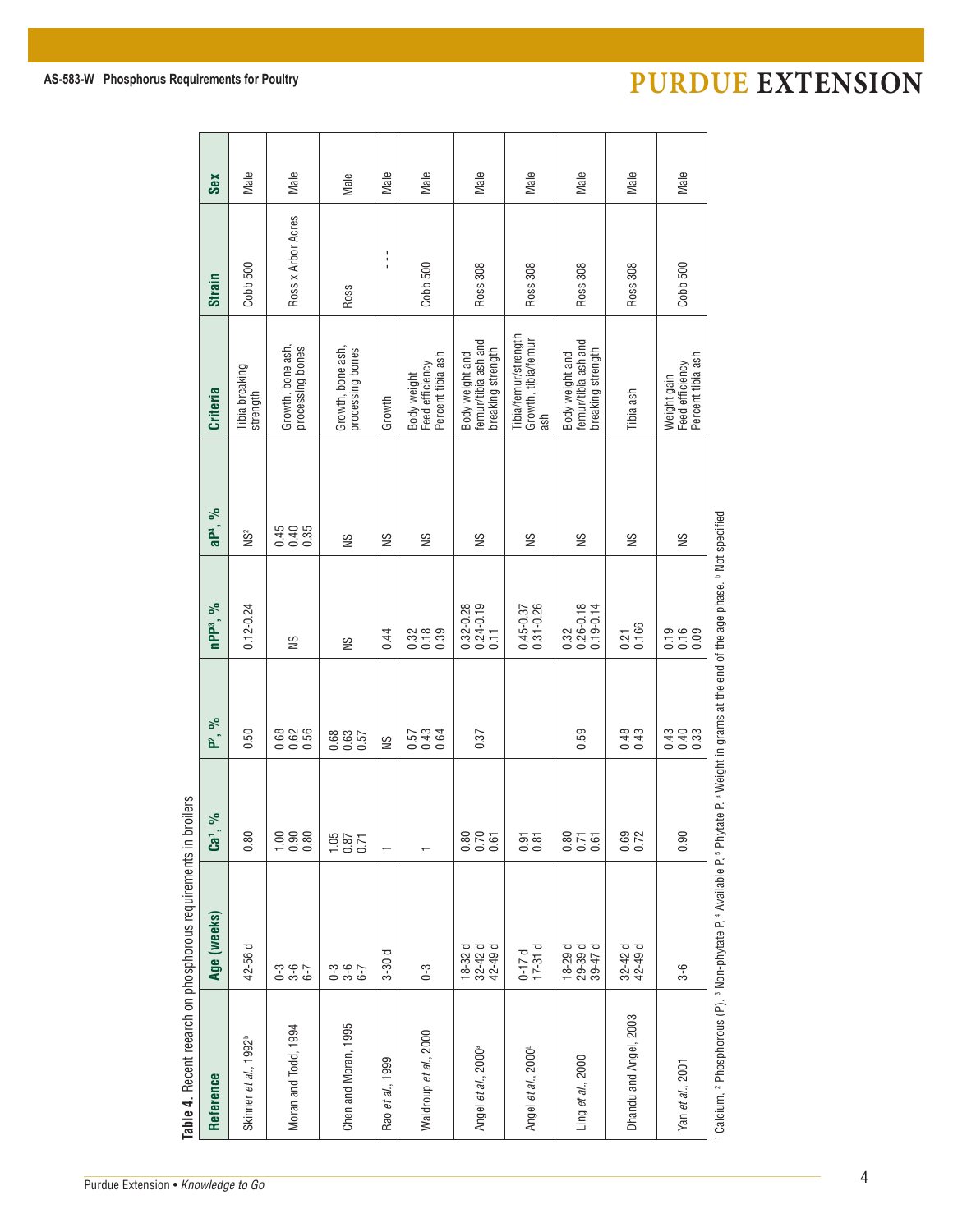One of the important factors to be kept in mind while determining requirements for different phases is the carry-over effect of previous nutrition. When the bird is fed a sufficient amount of P and Ca during the starter, grower and finisher phases, the removal of any added nPP and Ca in the withdrawal phase, will not affect the performance of the bird (Skinner et al., 1992a and b; Angel et al., 2000a), but can have effects on bone integrity and well-being of the bird. When the bird is fed sufficient P during earlier phases and less than the P required, in the later phases, then P from bone will be used to meet the other P needs of the body.

The degree and length of mineral deficiency is important as both of these determine the structural integrity of bone. The question remains to be answered as to what level of bone integrity is needed such that no changes in processing plant downgrades versus current levels are observed. If bone integrity is compromised by feeding low levels of dietary nPP, then processing losses related to breakage of femurs, broken drumsticks, cartilage separation associated with the rib cage, blood splash of meats and fractures could increase (Moran and Todd, 1994; Chen and Moran, 1995).

#### **Laying Hen Phosphorus requriements**

Of all the poultry species, the laying hen industry feeds typically much more P relative to the requirement, largely because of concerns of inadequate mineralization of egg shells and skeletal abnormalities resulting in poor egg production, morbidity, and mortality. Due to previous selection of certain laying hens strains for early maturation and increased egg size, hens are, therefore, typically fed 350 to 450 mg of nPP/hen/day what recent research considers to be nearly twice what is required (Table 5).

As mentioned previously, valid industry concerns are variation in diet intake and variation in ingredient P content exist. Assuming the cost of dicalcium phosphate of \$370 a ton, producers could save \$1489 per year per 100,000 hens on dicalcium phosphate for every 100 mg/hen/day reduction in hen nPP intake.

#### **Turkey Phosphorus Requirements**

Despite the NRC (1994) recommendations being based on turkey experiments from 1954 to 1986. They appear to be consistent with the current needs of the turkey (Roberson et al., 2000; Roberson and Fulton, 2000; Thompson et al. 2002). The current NRC (1994) recommendations for turkeys are listed in Table 6.

As mentioned with the other specie, valid concerns of the industry for variation in diet intake, intestinal health affecting nutrient digestibility and absorption, and variation in ingredient P content exist. The turkey industry also has long standing problems with skeletal integrity. Currently, this issue is at the forefront as femur breakage is occurring during the latter phases of turkey tom production  $(15 + \text{ weeks of age}).$ 

| <b>Reference</b>          | <b>Without phytase</b><br>(mg/hen/day) | <b>With phytase</b><br>(mg/bird/day) |
|---------------------------|----------------------------------------|--------------------------------------|
| NRC, 1994                 | 250                                    |                                      |
| Van der Klis et al., 1997 | 165                                    | 130                                  |
| Gordon and Roland, 1997   | 164                                    | 83                                   |
| Boling et al., 2000a      | 159                                    | 108                                  |
| Boling et al., 2000b      | 155                                    | 104                                  |
| Keshavarz, 2003           |                                        | 204                                  |

**Table 5.** Recent research on non-phytate phosphorus (nPP) requirements in laying hens

**Table 6.** NRC (1994) requirement for non-phytate phosphorus (nPP) for turkeys.

|               | <b>Weeks of age</b> |       |       |          |           |           |  |  |  |
|---------------|---------------------|-------|-------|----------|-----------|-----------|--|--|--|
|               | $0 - 3$             | $3-6$ | $6-9$ | $9 - 12$ | $12 - 15$ | $15 - 18$ |  |  |  |
| $nPP$ req., % | 0.6                 | 0.5   | 0.42  | 0.38     | 0.32      | 0.28      |  |  |  |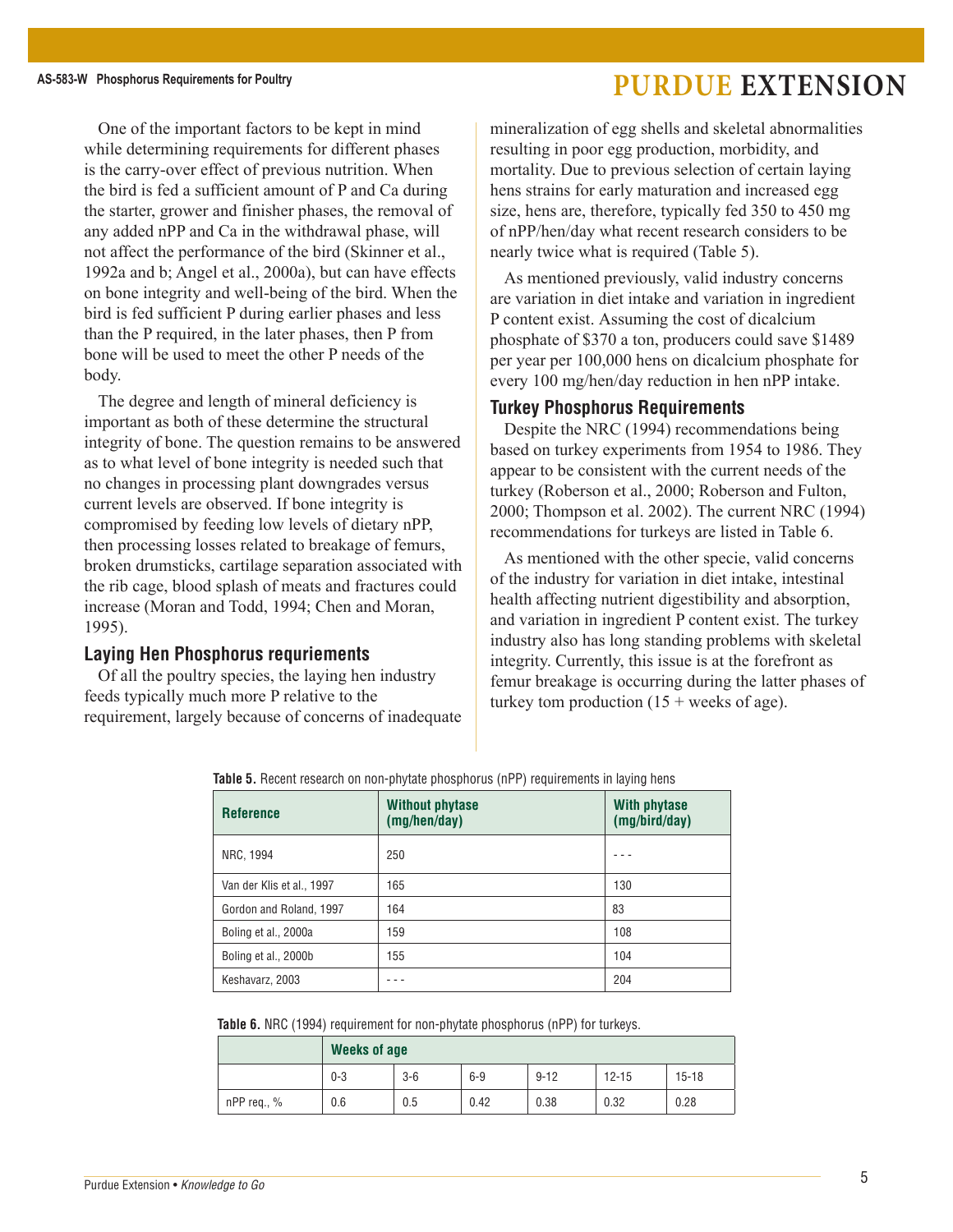#### **Summary**

When poultry are fed closer to requirements and strategies are implemented to improve phytate-P digestibility, reductions in the amount of P excreted by the bird can be 30 to 40% depending on how much P is currently being fed. The poultry industry, however, currently utilizes substantial safety margins for formulation of P, due largely in part to uncertainty of nutrient requirements and ingredient P variability. Dietary mass reduction of P eaten and improvement in phytate-P utilization, therefore, can have dramatic impacts on the amount of P excreted.

#### **References**

Angel, R., T. J. Applegate, and M. Christman, 2000a. Effect of dietary non-phytate phosphorus (nPP) on performance and bone measurements in broilers fed on a four-phase feeding system. *Poultry Science,* 79 (Suppl. 1): 21-22.

Angel, R., T. J. Applegate, M. Christman and A.D. Mitchell, 2000b. Effect of dietary non-phytate phosphorus (nPP) level on broiler performance and bone measurements in the starter and grower phase. *Poultry Science,* 79 (Suppl. 1): 22.

Barrier-Guillot, B., P. Casado, P. Maupetit, C. Jondreville, and F. Gatel, 1996a. Wheat phosphorus availability: 1-In vitro study; Factors affecting endogenous phytasic activity and phytic phosphorus content. *J. Sci. Food Agric.* 70:62-68.

Boling, S. D., M. W. Douglas, M. L. Johnson, X. Wang, C. M. Parsons, K. W. Koelkebeck, and

R. A. Zimmerman. 2000b. The effects of dietary available phosphorus levels and phytase on performance of young and older laying hens*. Poultry Sci.* 78:79:224–230.

Boling, S.D., M. W. Douglas, R. B. Shirley, C. M. Parsons, and K. W. Koelkebeck. 2000b. The effects of various dietary levels of phytase and available phosphorus on performance of laying hens. *Poult. Sci.* 79:535–538

Chen, X. and E. T. Moran, 1995. The withdrawal feed of broilers: Carcass responses to dietary phosphorus. *J. Appl. Poultry Res.* 4:69-82.

Coon, C.N., S. Seo, and M.K. Manangi. 2007. The determination of retainable phosphorus, relative biological availability, and relative biological value of phosphorus sources for broilers. *Poult. Sci.*  86:857-868.

Dhandu, A.S., and R. Angel. 2003. Broiler nonphytin phosphorus requirement in the finisher and withdrawal phases of a commercial four phase feeding system*. Poult. Sci.* 82:1257-1265.

Gordon, R. W., and D. A. Roland, 1997. Performance of commercial laying hens fed various phosphorus levels, with and without supplemental phytase. *Poultry Sci.* 76:1172–1177.

Havenstein, G.B., P.R. Ferket, S.E. Scheidler, and B.T. Larson. 1994. Growth, livability, and feed conversion of 1991 vs 1957 broilers when fed "typical" 1957 and 1991 broiler diets. *Poult, Sci***.**  73:1785-1794.

Keshavarz, K. 2003. The effect of different levels of non-phytate phosphorus with and without phytase on the performance of four strains of laying hens. *Poult. Sci.* 82:71-91

Leske, K., and C.N. Coon. 2002. The development of feedstuff retainable phosphorus values for broilers. *Poult. Sci.* 81:1681-1693.

Ling, B., C. R. Angel, T. J. Applegate, N. G. Zimmermann and A. S. Dhandu, 2000. The nonphytate requirement of broilers in a four phase feeding program. *Poultry Sci.* 79 (Suppl. 1):11.

Moran, E. T. Jr., and M. C. Todd, 1994. Continous submarginal phosphorus with broilers and the effect of preslaughter transportation: Carcass defects, further-processing yields, and tibia-femur integrity. *Poultry Sci.* 73:1448-1457.

National Research Council, 1974. *Nutrient requirements of poultry.* 7<sup>th</sup> revised edition. National Academy Press, Washington, DC.

National Research Council, 1984. *Nutrient*  requirements of poultry. 8<sup>th</sup> revised edition. National Academy Press, Washington, DC.

National Research Council, 1994. *Nutrient*  requirements of poultry. 9<sup>th</sup> revised edition. National Academy Press, Washington, DC.

Nelson, T.S., L.W. Ferrara, and N.L. Storer. 1968. Phytin content of feed ingredients derived from plants. *Poult. Sci.* 67:1372-1374.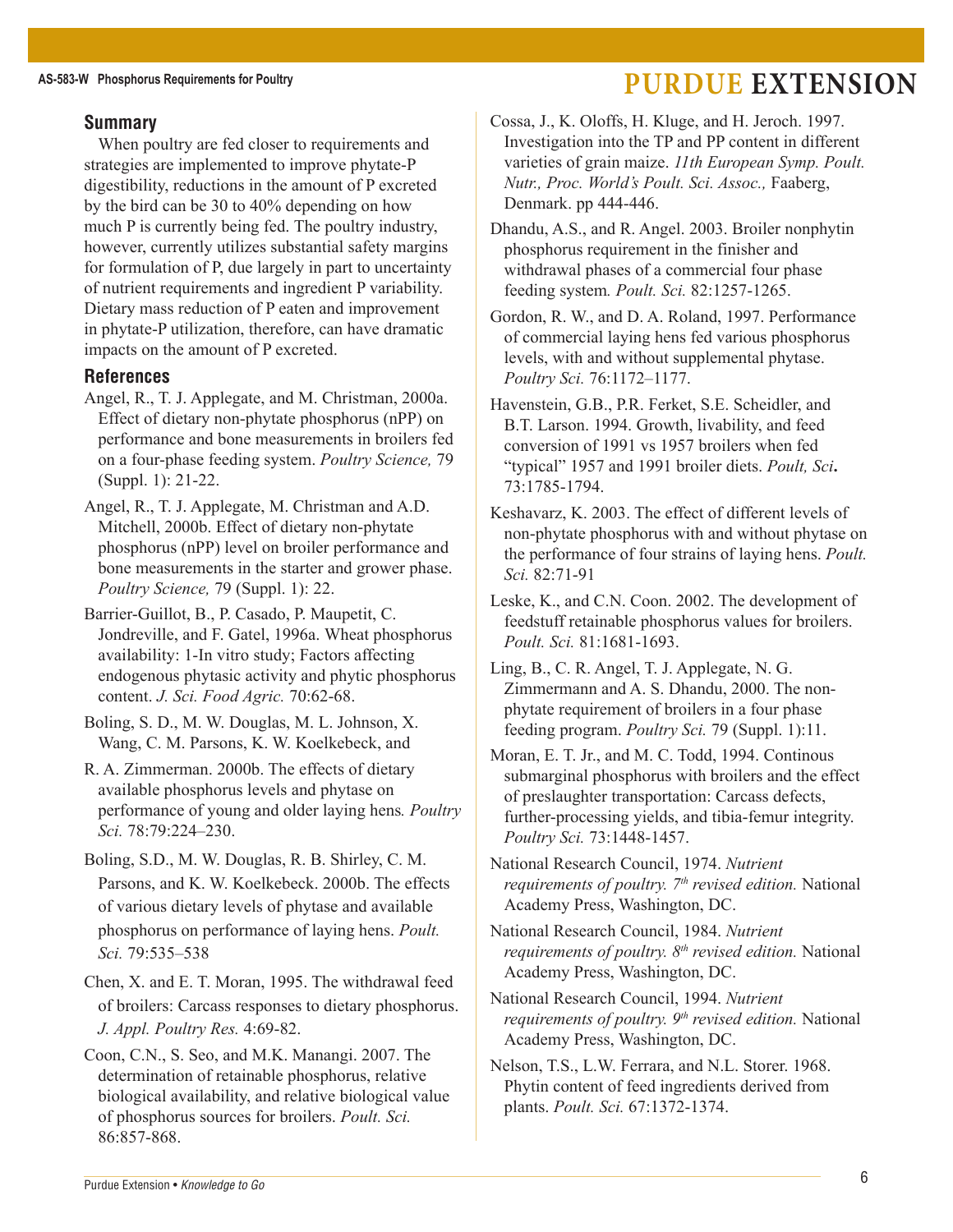Raboy, V., and D. B. Dickinson, 1993. Phytic acid levels in seeds of *Glycine max* and *G. soja*  as influenced by phosphorus status. *Crop Sci.* 33:1300-1305.

Rao, S. V. R., V. R. Reddy and V. R. Reddy, 1999. Non-phytin requirements of commercial broilers and white leghorn layers. *Ani. Feed Sci and Tech.* 80:1-10.

Roberson, K.D., M.W. Klunzinger, M.F. Ledwaba, A.P. Rahn, M.W. Orth, R. M. Fulton, and B.P. Marks. 2000a. Effects of dietary calcium and phosphorus regimen on growth performance, bone strength and carcass quality and yield of Large White tom turkeys. *Poult. Sci.* 79 (Suppl. 1):68.

Roberson, K.D. and R.M. Fulton. 2000b. Estimation of the calcium and phosphorus requirements of 4.5 to 12 kg commercial tom turkeys. *Poult. Sci.* 79(Suppl. 1):98.

Skinner, J. T., A. L. Izat and P. W. Waldroup, 1992a. Effects of removal of supplemental calcium and phosphorus from broiler finisher diets. *J. Appl. Poultry Res.* 1:42-47.

Skinner, J. T., and M. H. Adams, S. E. Watkins and P. W. Waldroup, 1992b. Effects of calcium and nonphytate phosphorus levels fed during 42 to 56 days of age on performance and bone strength of male broilers. *J. Appl. Poultry Res.* 1:167-171.

Thompson, K.L., T.J. Applegate, R. Angel, K. Ondracek, and P. Jaynes. 2002. Effect of phosphorus level, 25-hydroxycholecalciferol (HyD), and phytase supplementation on performance of male turkeys from 0 to 18 weeks of age. *Poult. Sci*. 81(Suppl. 1):13.

van der Klis, J.D., H.A.J. Versteegh, and C.W. Scheele. 1994. Practical enzyme use in poultry diets: phytase and NSP enzymes*. Carolina Poult. Nutr. Conf. Proc* .pp. 113-128.

van der Klis, J.D. and H.A.J. Versteegh. 1996 Phosphorus nutrition in broilers. Pages 71-83 in: Recent Advances in Animal Nutrition*.* Edit.: P. C. Garnsworty, J. Wiseman, and W. Haresign. Nottingham University press, Nottingham, UK.

van der Klis, J. D., H.A.J. Versteegh, P.C.M. Simons, and A. K. Kies, 1997. The efficacy of phytase in corn-soybean meal-based diets for laying hens*. Poultry Sci.* 76:1535–1542.

Waldroup, P. W., J. H. Kersey, E. A. Saleh, C. A. Fritts, F. Yan, H. L. Stilborn, R. C. Crum, Jr., and V. Raboy, 2000. Nonphytate phosphorus requirement and phosphorus excretion of broilers fed diets composed of normal or high available phosphate corn with and without microbial phytase. *Poultry Sci.* 79:1451-1459.

Waldroup, P.W. 2002. Phosphorus, phytase, and the environment…a retrospective look. *Proc. MD Nutr. Conf. Feed Manufact.* 49:195-202.

Williams, B., S. Solomon, D. Waddington, B. Thorp, and C. Farquharson. 2000. Skeletal development in the meat-type chicken. *British Poultry Sci.* 41: 141-149.

Yan, F., J. H. Kersey and P. W. Waldroup, 2001. Phosphorus requirements of broiler chicks three to six weeks of age as influenced by phytase supplementation. *Poultry Sci. 80:455-459.*

#### **Project Information**

Detailed information about training and certification in Feed Management can be obtained from Joe Harrison, Project Leader, *jhharrison@wsu.edu, or* Becca White, Project Manager, rawhite@wsu.edu.

#### **Author Information**

Todd J. Applegate - Purdue University

Roselina Angel – University of Maryland, College Park

#### **Reviewers**

This factsheet was reviewed by Drs. Sally Noll (University of Minnesota) and Casey Ritz (University of Georgia).